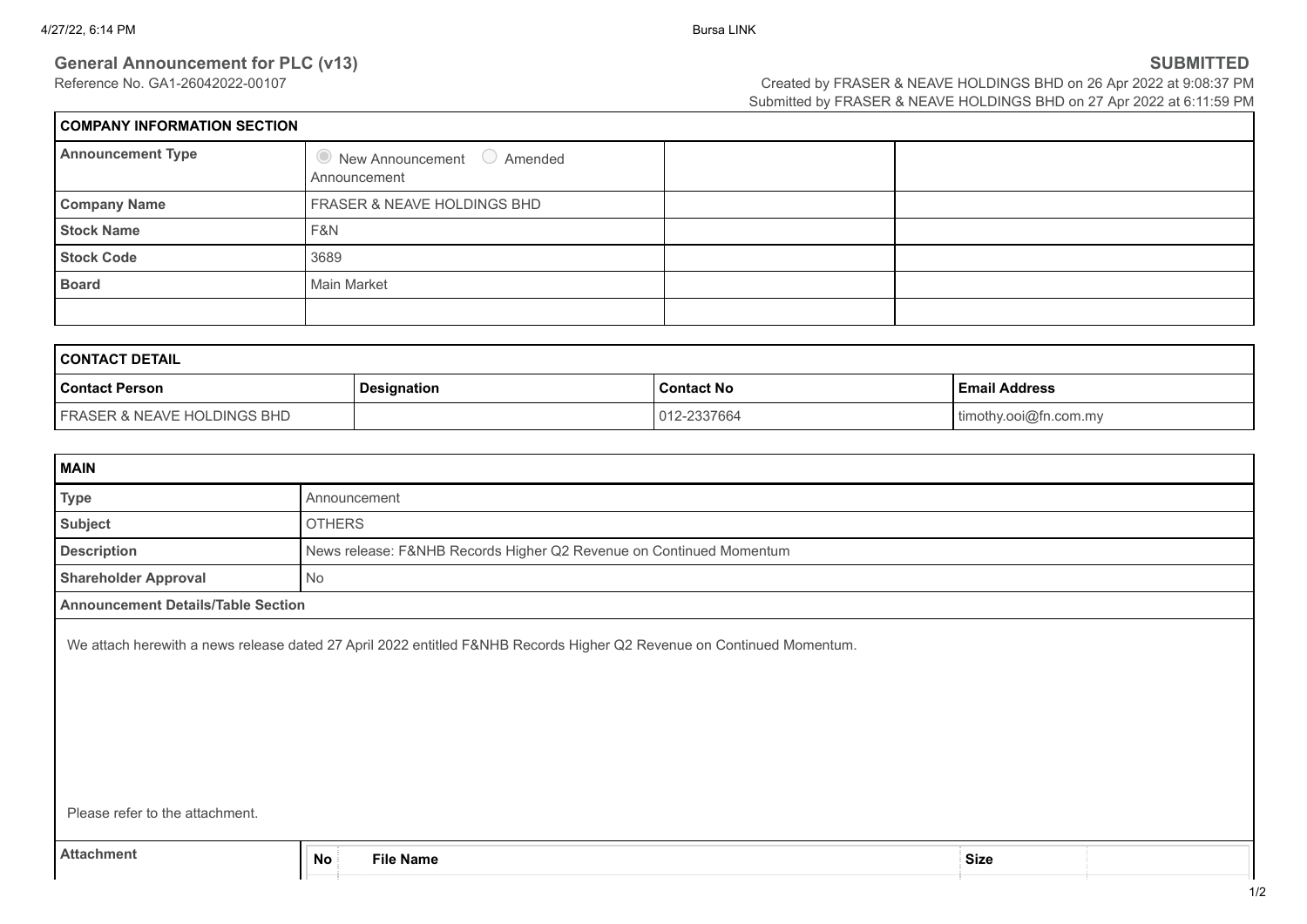1 FNHB-1H FY2022 News Release.pdf 203.5KB

Copyright © 2015 Bursa Malaysia Berhad 13.1.3.0. All rights reserved. Terms & Conditions of Use, Disclaimer and Linking Policy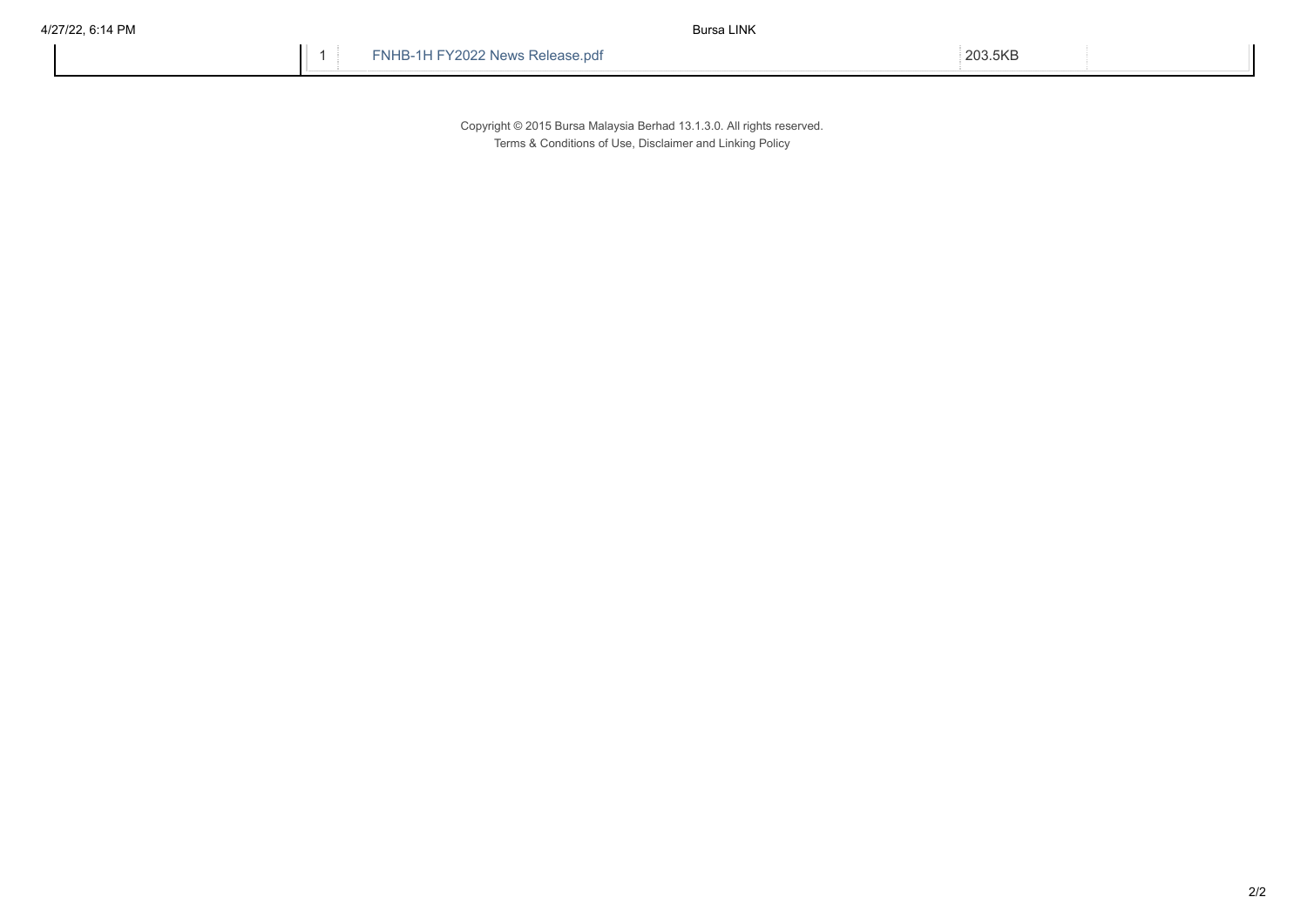

No. 3, Jalan Metro Pudu 1, Fraser Business Park, off Jalan Yew, 55100 Kuala Lumpur, Malaysia Tel : 603-9235 2288 Fax : 603-9222 7878

FRASER & NEAVE HOLDINGS BHD

## **NEWS RELEASE 27 APRIL 2022**

# **F&NHB RECORDS HIGHER Q2 REVENUE ON CONTINUED MOMENTUM**

*Positive momentum from the recovery of economic activities in Malaysia and on track to complete several CAPEX projects to deliver long-term cost savings and environmental objectives*

- Group revenue increased by 1.5% to RM1,107.7 million for Q2 FY2022, supported by F&B Malaysia's improved performance.
- F&B Malaysia accelerated revenue growth at 9.0% in Q2 FY2022 to RM615.1 million, driven by successful CNY activations and recovery of economic activities.
- F&B Thailand market dampened by Omicron outbreak in Q2 FY2022 and registered 1.0% revenue decline [in Thai Baht ("THB) terms)]. However, a strong Q1 performance led to overall 4.6% revenue growth (in THB terms) for the first half year.
- Group revenue for 1H FY2022 up by 1.8% to RM2,214.3 million from RM2,175.0 in 1H FY2021.
- RM200 million cost of goods sold ("COGS") impact in 1H FY2022 from the rise in commodity prices largely mitigated through cost management measures and price adjustments. Group profit before tax for the first half, excluding one-off non-operating items, declined by RM55.4 million to RM244.1 million.
- New RM148 million CAPEX investment into Liquid Milk & Plant-Based Beverages capability in Malaysia and Thailand.
- Interim single tier dividend of 27.0 sen per share (2021: 27.0 sen per share) amounting to RM99.0 million to be paid on 31 May 2022.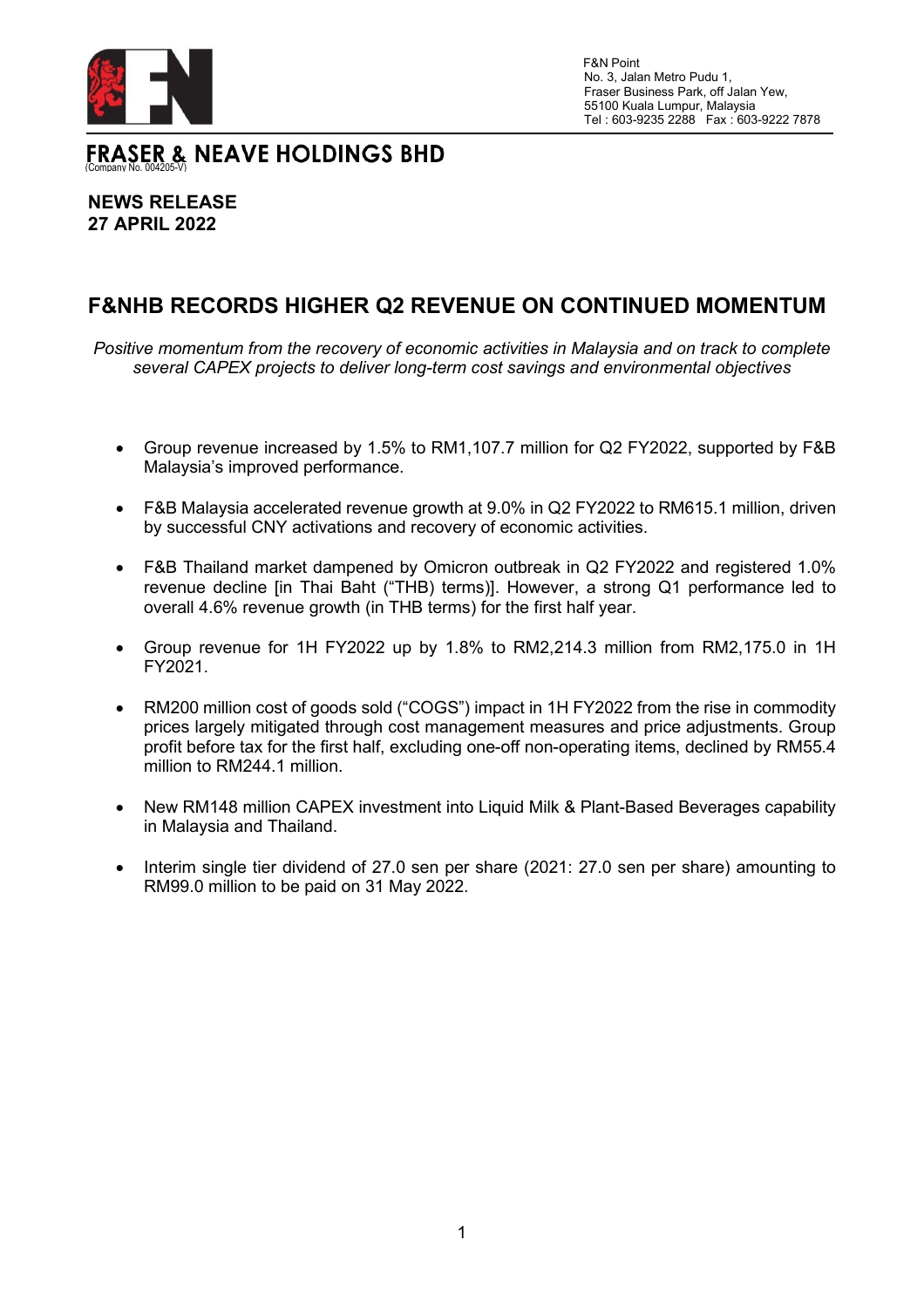## **SECOND QUARTER FY2022 PERFORMANCE**

| <b>Financial Highlights</b>               | Q2 FY2022 | Q2 FY2021 | Change    |
|-------------------------------------------|-----------|-----------|-----------|
| Revenue (RM million)                      | 1,107.7   | 1,091.8   | $+1.5%$   |
| Profit before tax (RM million)            | 112.0     | 139.3     | $-19.6\%$ |
| Adjusted profit before tax (RM million) * | 110.8     | 140.6     | $-21.2\%$ |
| Profit after tax (RM million)             | 93.9      | 103.5     | $-9.3$    |
| Basic earnings per share (sen)            | 25.6      | 28.2      | $-2.6$    |

\* Adjusted to exclude one-off non-operating items due to flood and restructuring costs

Fraser & Neave Holdings Bhd ('F&NHB' or 'the Group') recorded 1.5% revenue growth for its second quarter ended 31 March 2022 (Q2 FY2022) to RM1,107.7 million from RM1,091.8 million in the same quarter last year. Positive momentum from the recovery of economic activities in Malaysia moderated the stifled demand in Thailand affected by the Omicron outbreak.

F&B Malaysia's revenue for the quarter soared 9.0% to RM615.1 million (FY2021: RM564.2 million) on the back of higher sales from the Chinese New Year (CNY) festivities, driven by the easing of COVID-19 restrictions and effective on-ground activation and promotions.

Beverage sales surged double-digit for the quarter, supported by greater out-of-home consumption and improvement in sales to the HORECA channel. Revenue for food products grew by double-digit from early sell-in for Hari Raya Puasa festive season and successful CNY promotion for its oyster sauce category. Dairies sales registered improved revenue despite a volume decline following price adjustments undertaken in October 2021.

The price increase also impacted exports volume in some price-sensitive markets. Improvement in margin and customer/country mix contributed to higher operating profit for exports despite lower revenue versus last year. Exports from Malaysia also faced challenges from shipping disruption due to port congestion and limited shipping vessels to certain regions, and lower volume from Greater China amidst strict COVID-19 lockdown measures.

F&B Thailand revenue in THB terms for the quarter declined marginally by 1.0%, whilst revenue in RM terms was more adversely impacted (-6.5%) due to unfavourable foreign exchange translation. F&B Thailand sustained growth for the domestic sales of sweetened condensed and evaporated milk through effective promotions and loyalty programs in Q2 FY2022 despite battling one of the country's highest COVID-19 infection rates to date. Higher export revenue from price adjustments as well as new orders and expansion into new market helped mitigate weaker domestic demand.

Higher sales, improved margins from price adjustment and prudent cost management led to higher operating profit for F&B Malaysia in Q2 FY2022. F&B Malaysia's operating profit excluding one-off non-operating items (flood and restructuring costs) surged +59.3% to RM43.9 million.

Operating profit for F&B Thailand declined by 44.9% (-41.7% in THB terms) to RM61.8 million during the quarter. This is mainly due to difficulty in passing on the significantly higher input costs to customers, as its products are on the Thai government's price watch list.

Group profit before tax for Q2 FY2022 excluding one-off non-operating items due to flood and restructuring costs contracted 21.2% to RM110.8 million compared to RM140.6 million last year.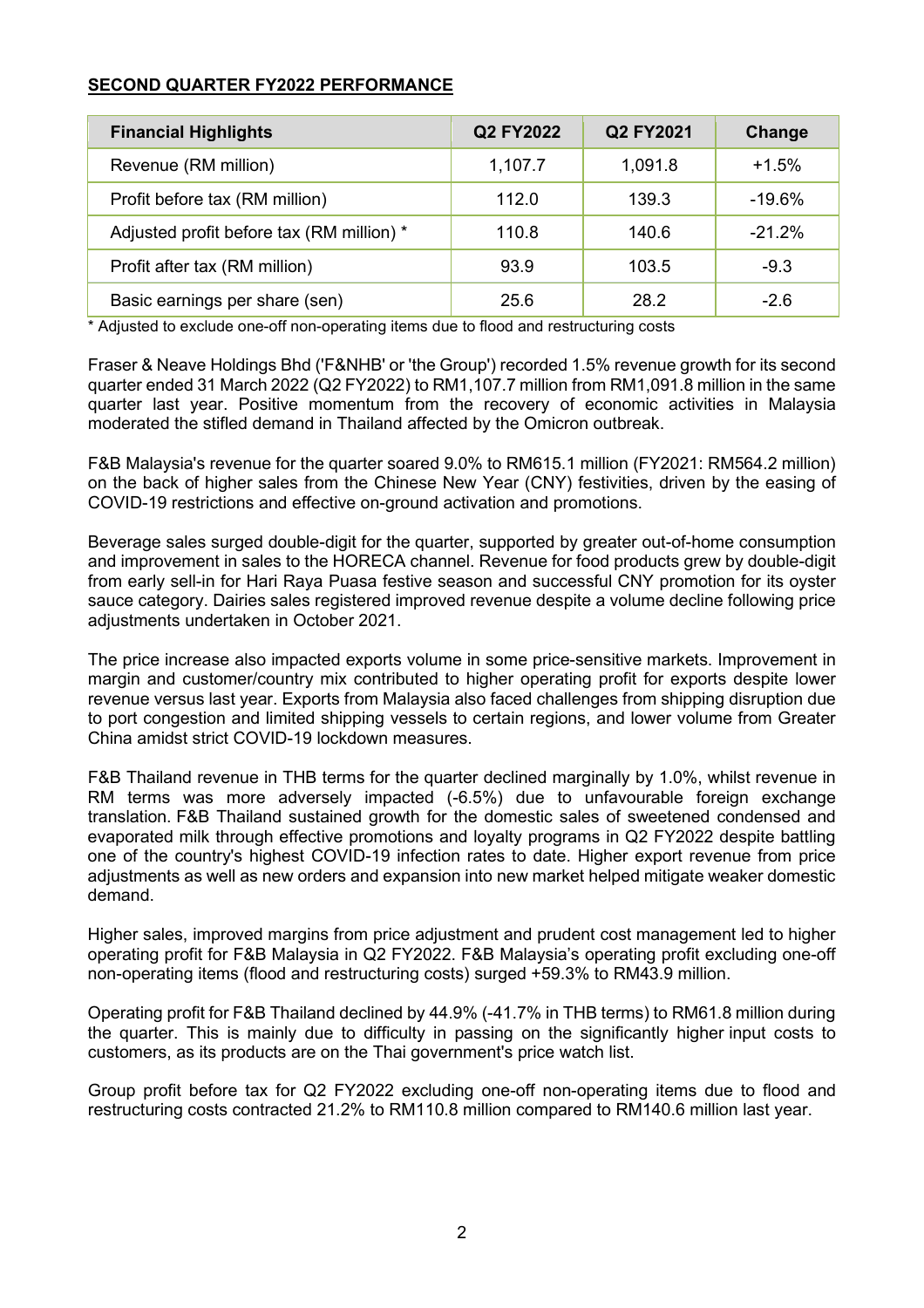## **HALF YEAR FY2022 PERFORMANCE**

| <b>Financial Highlights</b>               | <b>Half Year</b><br><b>FY2022</b> | <b>Half Year</b><br><b>FY2021</b> | Change    |
|-------------------------------------------|-----------------------------------|-----------------------------------|-----------|
| Revenue (RM million)                      | 2,214.3                           | 2,175.0                           | $+1.8%$   |
| Profit before tax (RM million)            | 220.1                             | 298.3                             | $-26.2\%$ |
| Adjusted profit before tax (RM million) * | 244.1                             | 299.5                             | $-18.5%$  |
| Profit after tax (RM million)             | 186.8                             | 240.3                             | $-22.3%$  |
| Basic earnings per share (sen)            | 50.9                              | 65.5                              | $-14.6$   |

\* Adjusted to exclude one-off non-operating items due to flood and restructuring costs

For the first half ended 31 March 2022 (1H FY2022), Group revenue increased 1.8% to RM2,214.3 million from RM2,175.0 million last year.

Despite higher revenue, the Group recorded lower profit before tax and profit after tax of RM220.1 million and RM186.8 million respectively in 1H FY2022 compared to the same period last year. This is mainly due to higher commodity prices, flood impact, and forex translation loss from a weaker THB.

F&B Malaysia's revenue grew by 5.2% to RM1,190.7 million for the first half-year (FY2021: RM1,132.4 million). This was driven by a stronger  $2^{nd}$  quarter performance, partly dampened by the impact of the floods on its Shah Alam operations and the resulting out of stock situations. Excluding one-off non-operating items, F&B Malaysia's operating profit grew by 25.9% to RM91.3 million, attributed to higher beverages sales, improved margin for dairy products, improvement in export customer/country mix and contribution from Food pillar (acquired in January 2021).

Meanwhile, strong double-digit growth in domestic and export sales in the first quarter contributed to F&B Thailand recording higher revenue in the first half year, which grew by 4.6% (in THB terms). However, unfavourable RM/THB translation led to lower revenue in RM terms, registering a 1.8% decline to RM1,021.7 million. F&B Thailand's operating profit declined to RM142.2 million due to significantly higher input costs, especially for tin cans and milk powder. Price increase was implemented in March 2022 to mitigate margin pressures.

Commenting on F&NHB's first-half financial results, F&NHB Chief Executive Officer, Lim Yew Hoe said, "As a Group, our results demonstrate our resilience in the face of tremendous pressures on multiple fronts."

He further explained that the rise in global commodities prices amounted to an additional RM200 million COGS for the first half year. Through rigorous cost management measures, including price and trade discount adjustments, the Group has significantly reduced the impact to its bottom line.

Excluding one-off non-operating items, Group profit before tax for 1H FY2022 declined by RM55.4 million to RM244.1 million from RM299.5 million last year.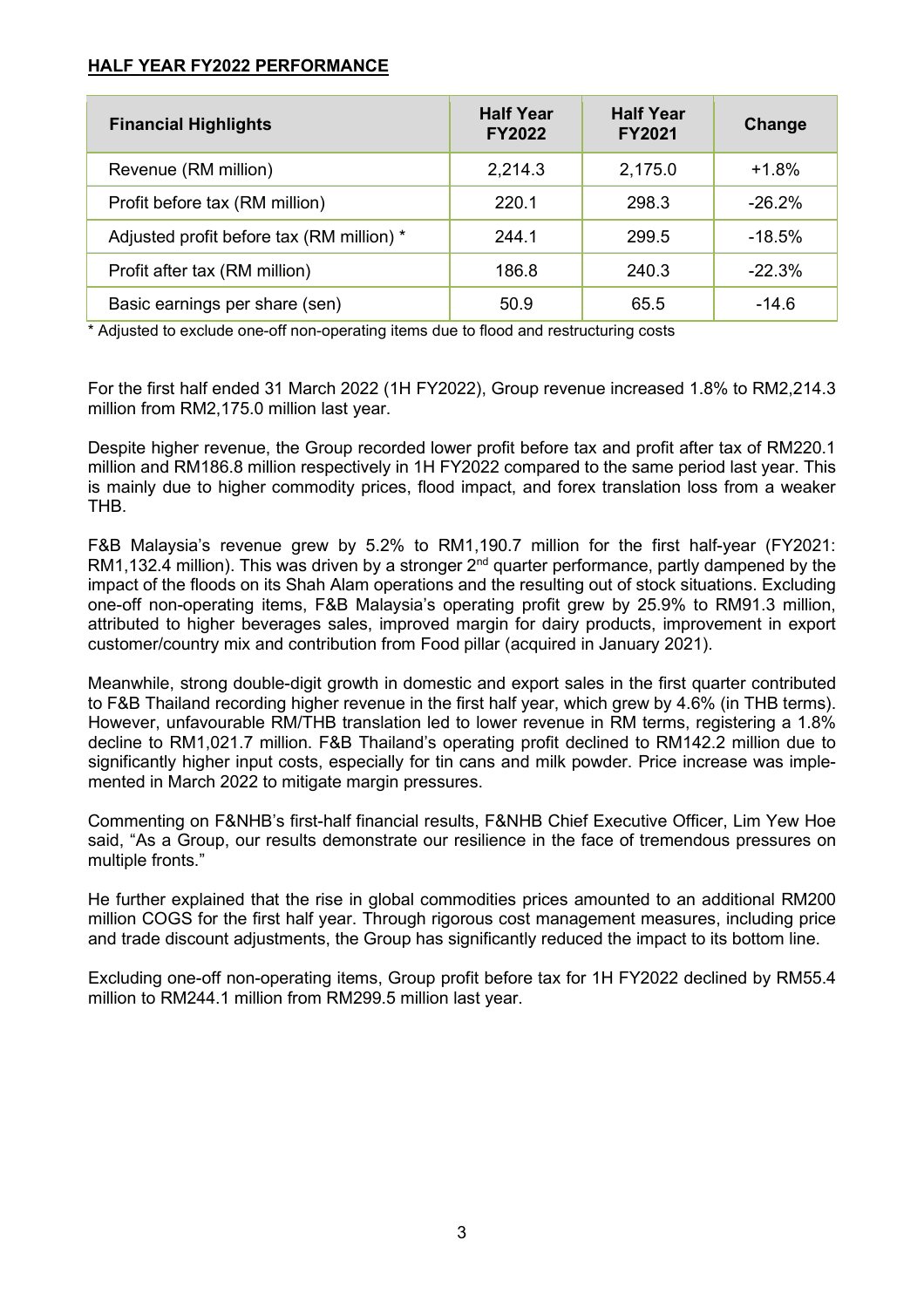### **GOING FORWARD**

Regardless of the market environment, the Group remains resolute in its long-term strategies and foresees that these will result in payoffs in terms of further cost savings and new market opportunities soon. Several of the Group's capital expenditure ("CAPEX") projects will be completed this year, such as the insourcing of warehousing in Shah Alam, which is expected to deliver savings of about RM1 million every month. The Solar Photovoltaic (PV) systems at three plants in Malaysia (Shah Alam, Pulau Indah and Bentong) that will come online this year will deliver an estimated electricity cost avoidance of RM3 – RM4 million annually, besides reducing an estimated 9,000 tonnes of  $CO<sub>2e</sub>$ emissions per year.

"For the longer term, we are on track for several other CAPEX projects that will enable the Group to capture value in new market segments. Our new RM20 million Drinking Water production plant and warehouse in Kota Kinabalu signal our confidence and commitment to grow the drinking water business in Sabah."

"Another significant CAPEX project is our new Liquid Milk & Plant-Based Beverages factory in Thailand, which is in the final stages of commissioning. Concurrently, we are also equipping our Pulau Indah plant with Plant-based beverages capability by the end of 2022. Both investments amounting to RM148 million, represent a strategic shift for F&NHB to reduce reliance on condensed milk and enable us to grow our brand in the liquid milk segment," said Lim.

On prospects, the Group anticipates the challenging environment for the industry to continue into the second half of the year, as high input prices, rising freight costs, and geopolitical uncertainties weigh on the Group's margin while rising inflationary pressures may dampen discretionary spending. However, the reopened borders and relaxation of quarantine requirements in Malaysia and Thailand are expected to spur economic activity and consumer spending.

"We will focus on accelerating the momentum built in the first half while keeping a tight rein on costs and adapting to the fluid environment. We are confident that the fruits of our strategic plans will enable us to come out on a stronger footing when the markets stabilise again," said Lim.

Commenting on F&NHB Group's proposed acquisition of Ladang Permai Damai Sdn Bhd (the "Proposed Acquisition"), Lim said the intention is for the Group to embark on the upstream fresh milk business for downstream production and distribution of fresh milk.

"We are confident that our latest investment will present incremental opportunities for our future growth prospects. The Proposed Acquisition is subject to the terms and conditions of the share sale agreement, including the government approvals to be obtained as conditions precedent to completion. More details of the project will be announced once they are completed," he added.

The Proposed Acquisition is not expected to have any material effect on the earnings of the F&NHB Group for the financial year ending 30 September 2022.

"The latest investments also reflected the Group's confidence in the long-term potential of our markets and our ability to manage the risks of the current landscape while strategies are well placed to drive future growth," Lim concluded.

In line with the Group's performance and resilience, the Board declared an interim single-tier dividend of 27.0 sen per share (FY2021: 27.0 sen) for the financial year ending 30 September 2022. This dividend amounting to approximately RM99.0 million will be paid on 31 May 2022.